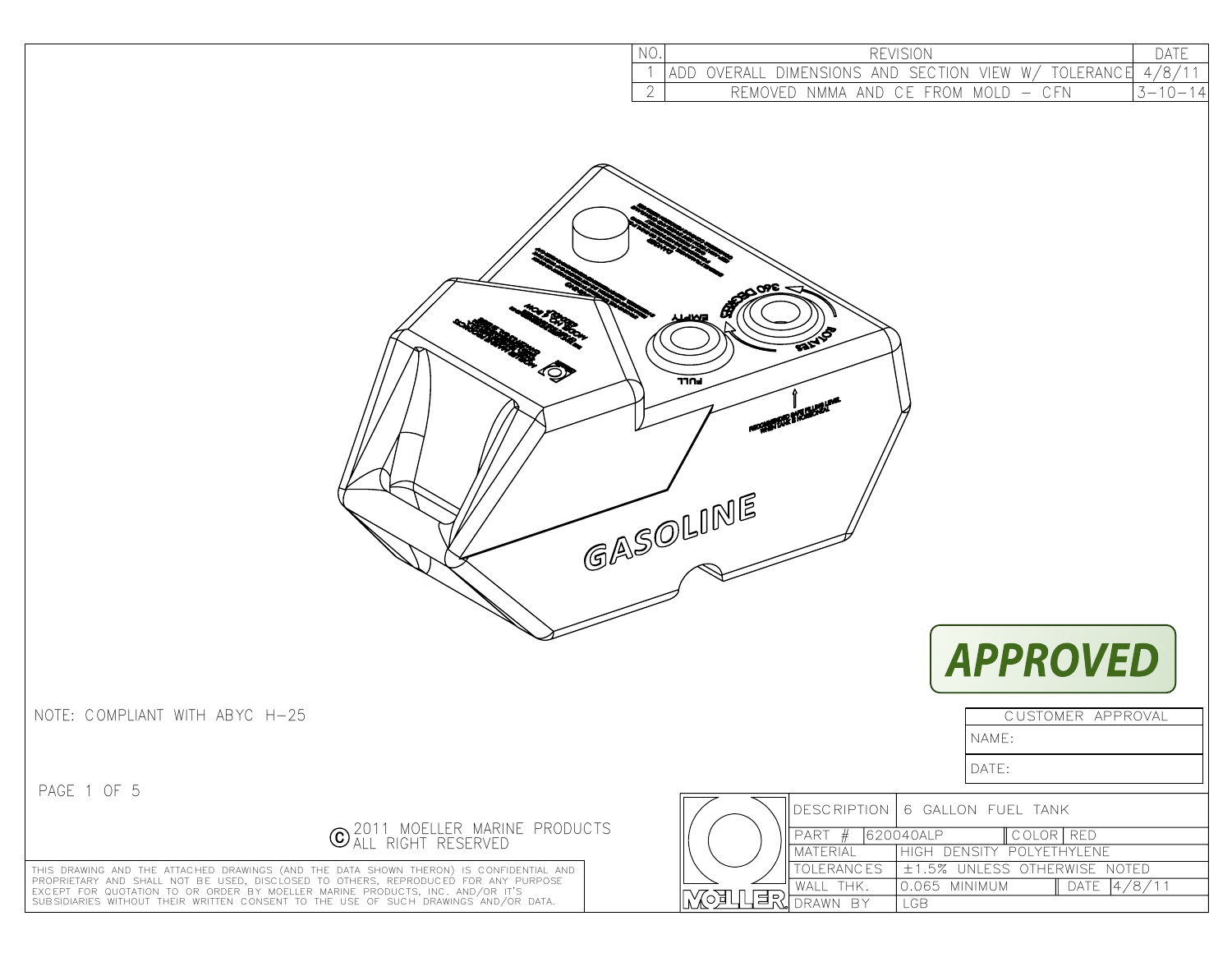

PAGE 2 OF 5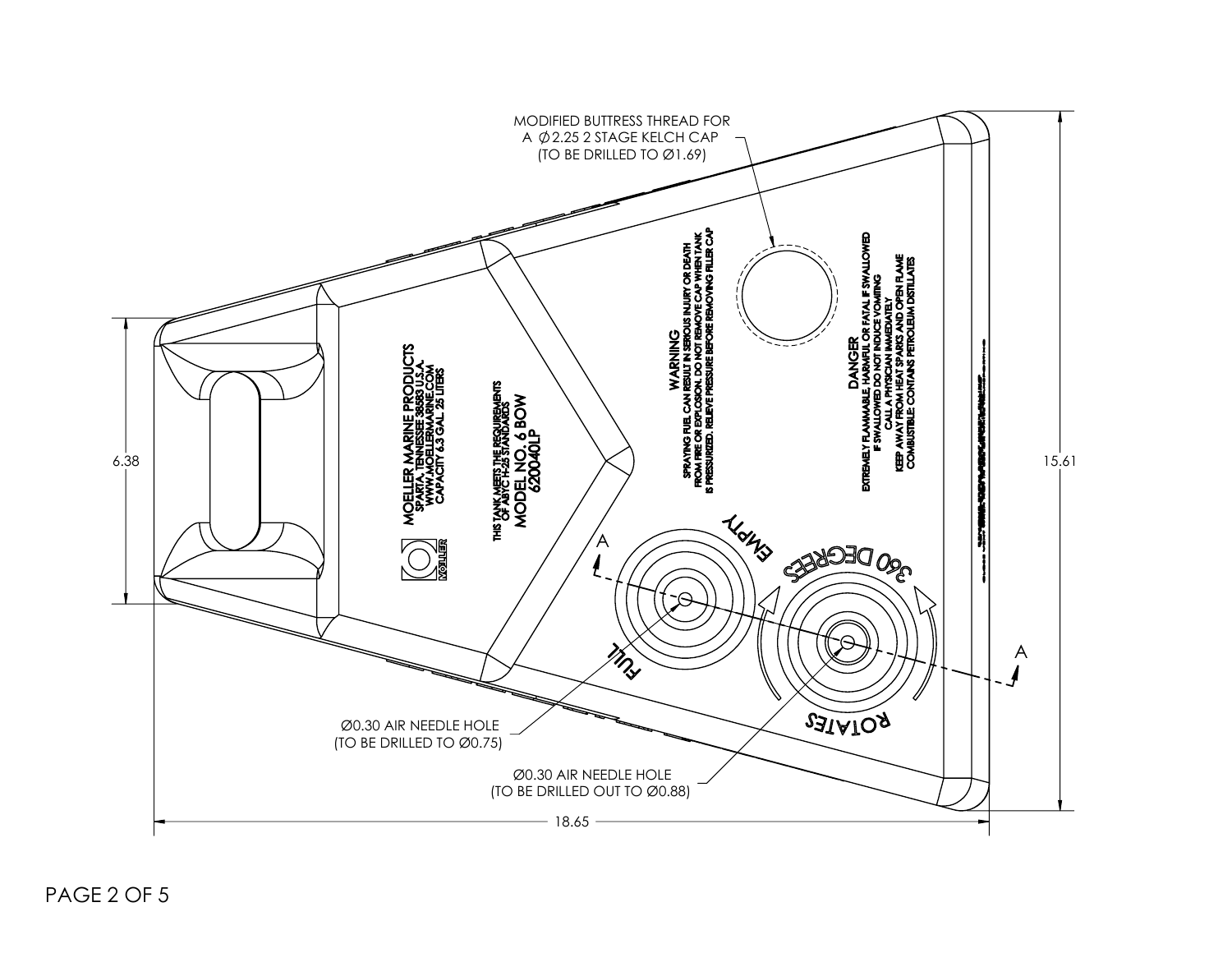

PAGE 3 OF 5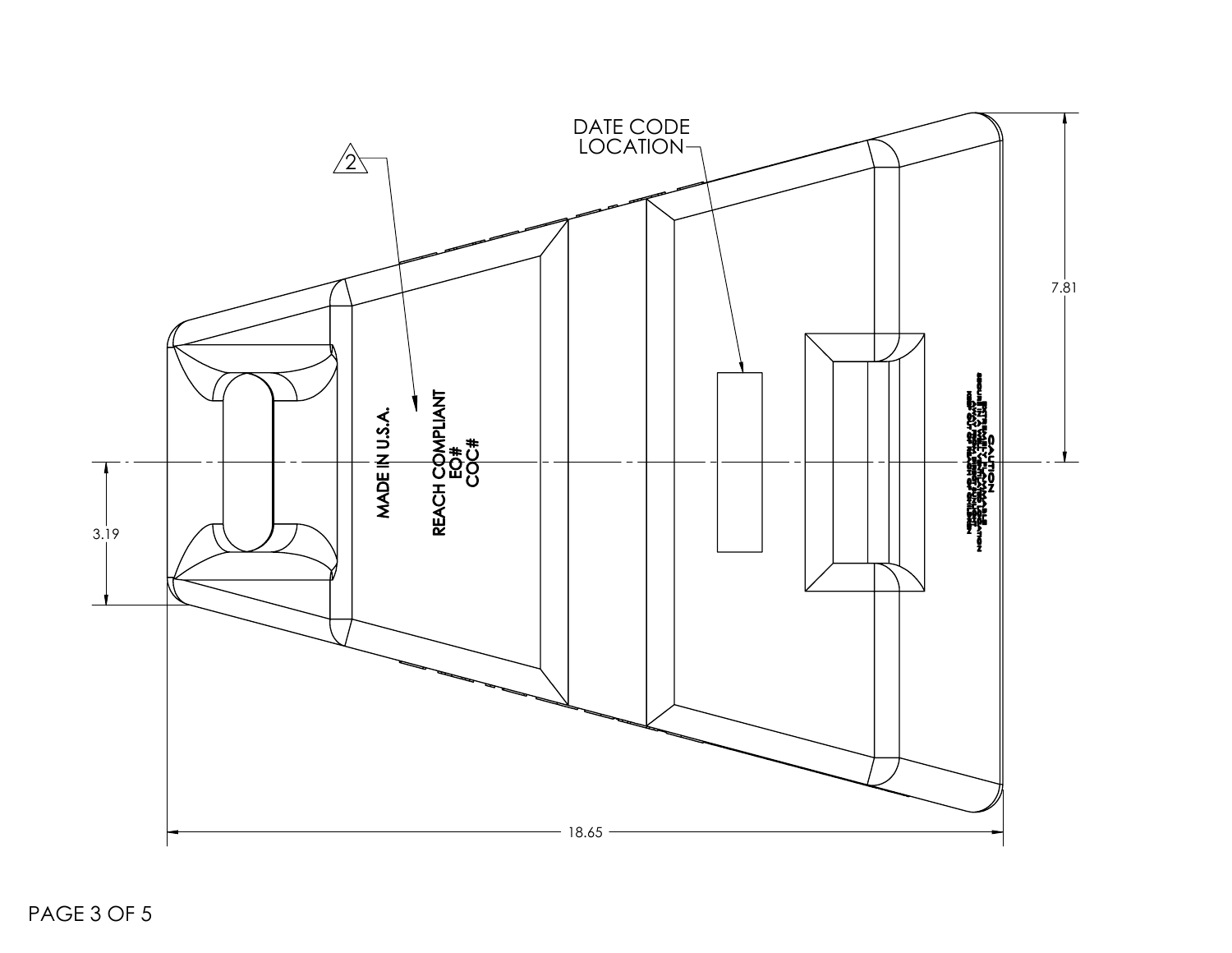